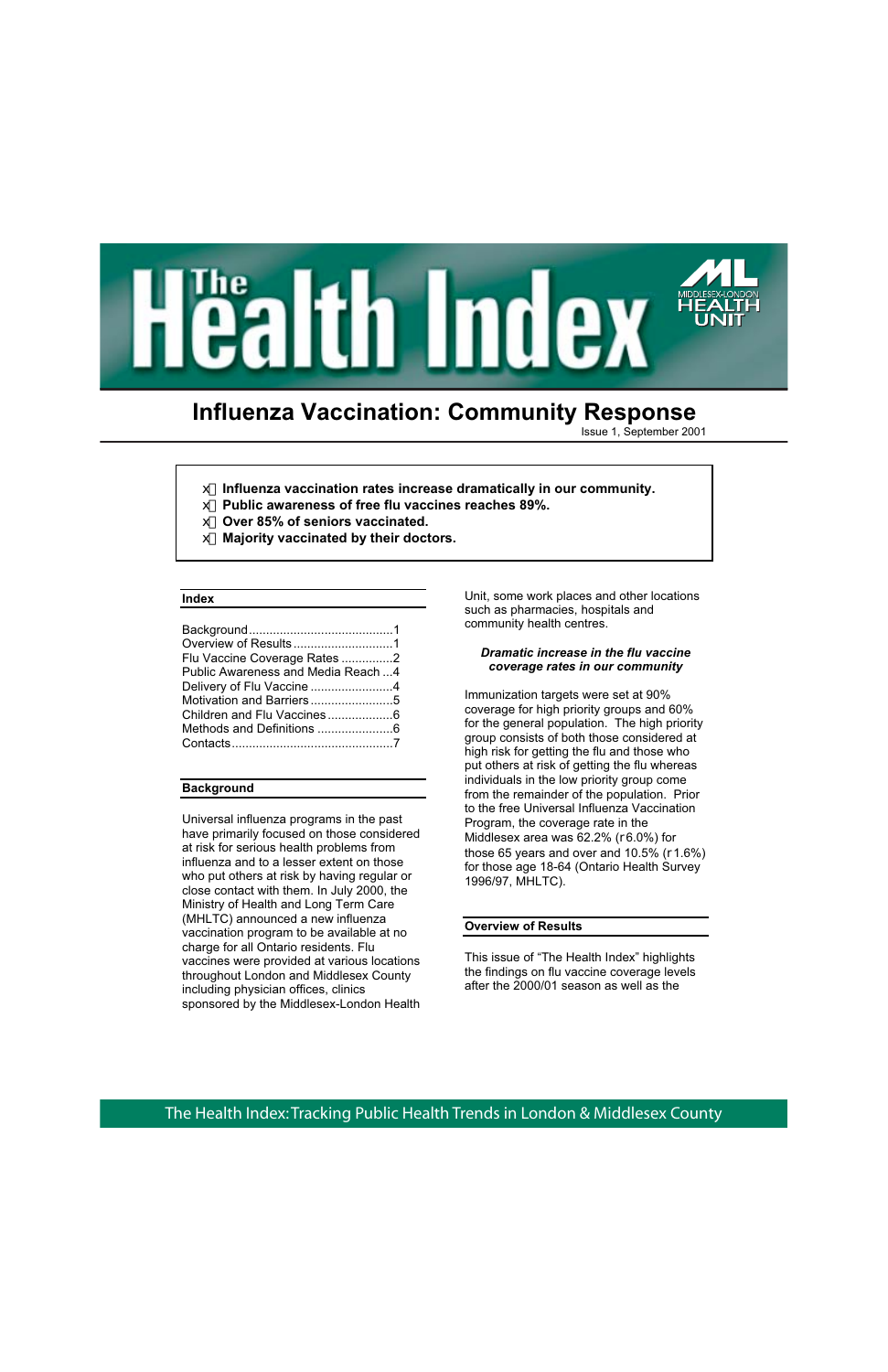public awareness and media reach to the free Universal Influenza Vaccination Program in London and Middlesex County. A random telephone survey of 385 respondents was conducted between January 15 and May 1, 2001. This revealed dramatic increases in the flu vaccine coverage rate in our community from the levels in 1996/97. The highest coverage rate was achieved in those aged 65 and older. Target groups such as those who put others at risk, those under age 65 with chronic disease had lower coverage rates. Attention was given to workers in an effort to provide baseline information for the 2001/02 campaign.

## *The Health Unit delivered over 12,800 flu vaccines. However the majority of people got their vaccines through their doctor.*

While the vast majority of the population was aware of the campaign, over half of the population continues to express concern about the possible long-term negative effects of the flu vaccine for children. In addition, over one-fifth of those who did not get the shot reported that the main reason they did not get the shot was due to concerns about side effects. Most people who got the flu vaccine did so as a preventative measure to avoid getting sick. However, nearly a third of those who did not get the shot felt that it was not a preventative measure that they needed. Although the Health Unit delivered over 12,800 flu vaccines, the majority of people received the flu vaccine through their doctor.

## **Flu Vaccine Coverage Rates**

Overall, 40.5% ( $\partial$ 3.9%) of the total adult population aged 18 and over in London and Middlesex County reported having a flu vaccine in 2000/01. The total population can be divided into priority groups as in

Figure 1. Those age 65 and over are the smallest proportion of the total population target groups whereas those who put others at risk are the largest group.



# Among the **high priority groups** there was an overall coverage rate of 48% ( $\partial$ 7.0%). Within the high priority groups, the highest coverage rates occurred in those considered to be at high risk of getting the flu while a lower rate occurred for those who put others at risk of getting influenza.

Given its proportional size, an improvement in the coverage rate of this latter group would have a large impact on the overall high priority flu coverage rate.

A full 86.3% ( $\partial$ 9.4%) of those aged 65 and over reported being vaccinated (Figure 2).

## *Vast majority of seniors vaccinated*

A significantly lower rate of 47.4% ( $\partial$ 7.9) was found in those who put others at risk of getting influenza. A similar rate of 41.7%  $($  $\partial$ 10.5%) was found in those under age 65 who reported having a chronic disease. Overall the **low priority group** reported a coverage rate of 22.5% ( $\partial$ 9.2%). Although this rate was significantly lower than the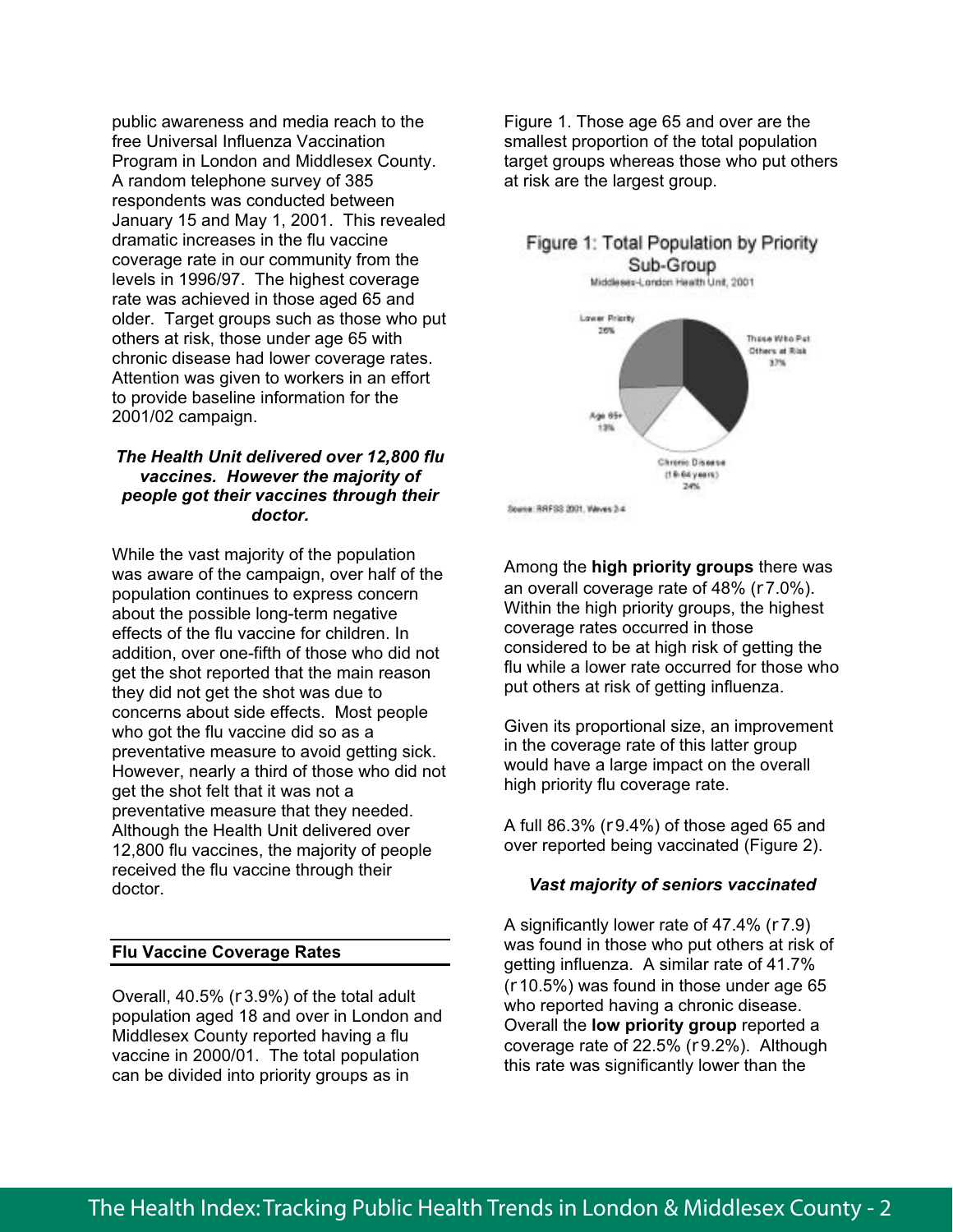high priority group it is important to consider that this was the first year this group was offered free flu vaccines. This rate represented a significant behavioral change from an estimated coverage rate of 10% based on the 18-64 year old rate reported in the OHS 1996/97. Nevertheless, both the high and low priority groups were below their target coverage rates of 90% and 60% respectively established by the Ministry of Health and Long Term Care for the first year of the immunization campaign.



Source: RRF55.2001, Waves 1-4

Flu vaccine coverage rates increased with age starting at 15.9% ( $\partial$ 8.6 %) in the 18-24 years age category, increasing to 86.3%  $(79.4\%)$  in the 65 and over age category (Figure 3). This represents a significant increase in the coverage rates from those recorded in 1996/97 for the Middlesex area. At that time, the coverage rate was 62.2%  $(36.0\%)$  for those 65 and over and 10.5%  $($  $\partial$ 1.6%) for those age 18-64. (Ontario Health Survey 1996/97, MHLTC). Although not significant, immunization rates were higher in females (44.2%  $\partial$  6.8%) relative to males (36%  $\partial$  7.1%).

Coverage rates for those employed for wages (30.9%  $\partial$ 6.34) appeared to be greater than for those who were self-



employed (21.4%  $\partial$ 15.19) which in turn appear higher than the student rate (16.7%  $\partial$ 11.28). Higher levels of coverage were reported by those who were unemployed  $(56.3\% \partial 17.2)$  whereas the highest coverage rates were reported for retirees  $(80.6\% \partial 9.5)$ . Future surveys with larger samples will be needed to determine if these categorical differences are a function of age in the various groups or truly a result

# *Focus on workplace will reach the groups with lower coverage rates in London-Middlesex*

of employment status.

The Ministry of Health and Long-Term Care's 2001/02 initiative to focus on workplace clinics will likely serve to target some of the groups with lower coverage rates in London-Middlesex, including those in younger age groups.

There was no statistically significant difference in the vaccination rate for those 18-44 years old with children in their household aged 17 or younger (28.7%  $\partial$ 8.3) than those without (21.6%  $\partial$ 7.7). Finally, past vaccination practices were analyzed as a proxy measure to determine whether those receiving flu vaccines might be more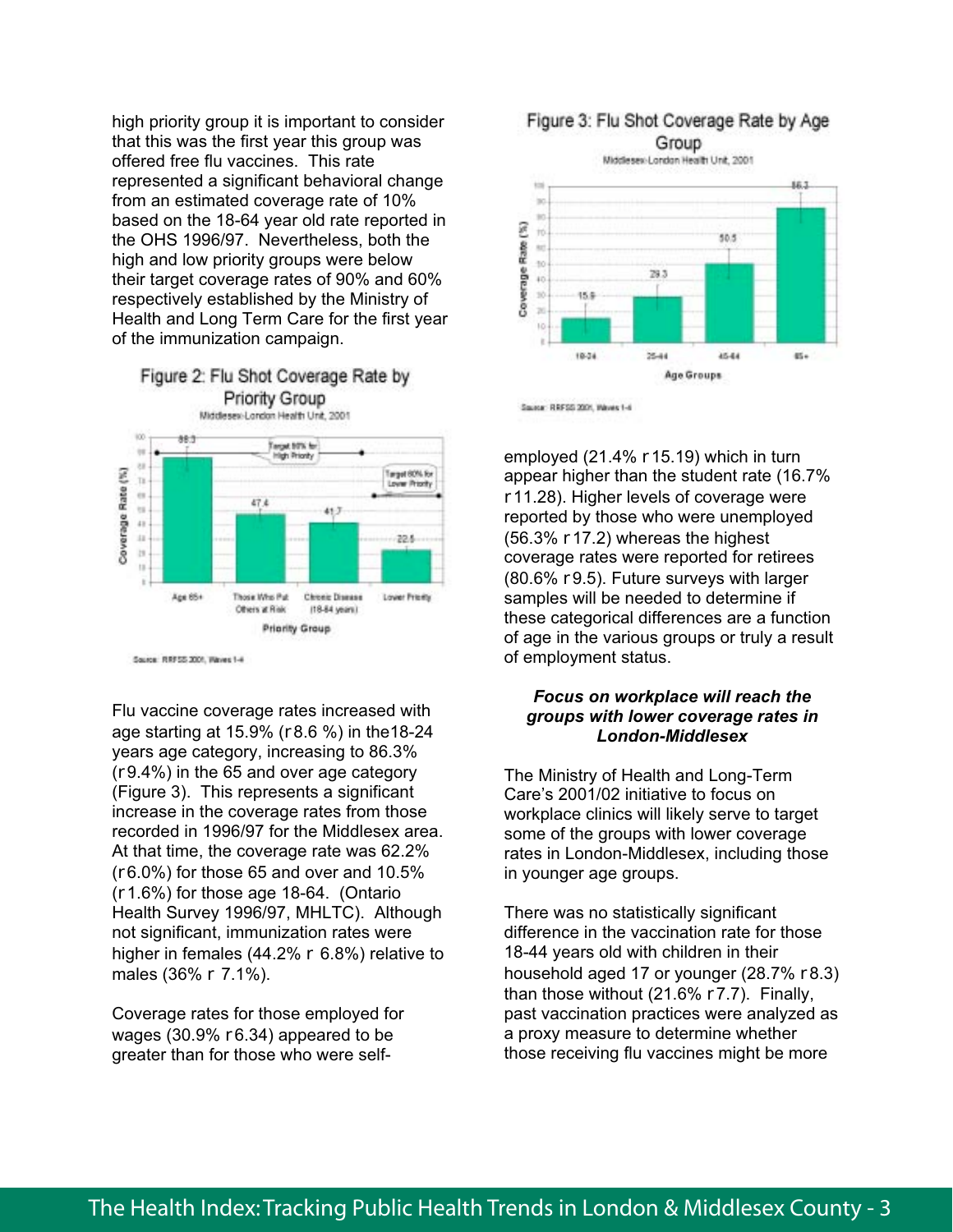inclined to demonstrate health promoting behaviour. No significant relationship was found in the flu vaccination rates between persons who received a tetanus shot in the last ten years (39.6%  $\partial$ 5.8) and those who did not  $(40.6\% \ \partial 9.8)$ .

## **Public Awareness & Media Reach**

Much effort was made to promote public awareness of the universal flu campaign in a very short period of time. From the standpoint of reaching the public and creating awareness, the promotional campaign was a success. Of those questioned,  $88.5\%$  ( $\partial$ 3.6%) reported having read or heard something about the universal influenza program. This high level of awareness was consistent across major groupings including: priority groups, age, sex, employment status, flu vaccine coverage and the presence of children aged 17 or younger in the household.

# *Remarkably high levels of public awareness of the free universal influenza program were achieved*

Most people heard about the free flu vaccines from television (72.8%  $\partial$ 6.2%) (Figure 4). Television commercials were primarily used by the MHLTC to announce the campaign and discuss the safety of the influenza vaccine. Television reached a greater proportion of people than did radio  $(53.4\% \partial 8.1\%)$ , posters (49.2%  $\partial 8.5\%$ ), or brochures (35.4%  $\partial$ 9.6%). Newspapers were identified by 59.8%  $(27.6%)$  of respondents as a source of influenza information, a proportion that was not significantly different from television, radio or posters. Brochures appear to have reached the smallest proportion of the population as they were reported to be a source of information by only 35.4%  $(39.6%)$  of respondents. Doctor's offices were identified as the location where the



poster or brochure was most often noticed.

Despite the varying recognition of different promotional tools, no significant difference was found in their effectiveness. All media channels appear to have produced similar outcomes in encouraging public participation in the campaign. Results ranged from  $35.3\%$  ( $\partial 8.1\%$ ) flu vaccine compliance for respondents learning about the campaign from radio, to 47.8% ( $\partial$ 10.3%) compliance for those who read about it in brochures.

#### **Delivery of the Flu Vaccine**

When the flu campaign began in October 2000, free flu vaccine was made available through physicians to those in the high priority groups. Public health unit clinics commenced in November when the flu vaccine became available to low priority individuals. The majority of respondents got their flu vaccine from their doctor (65.5%  $\partial$ 8.8%)(Figure 5). A smaller proportion of people received their flu vaccine at a public health unit clinic (15%  $\partial$ 6.6%), at work  $(11.5\% \partial 5.9\%)$ , or some other location (8%)  $\partial$ 5%).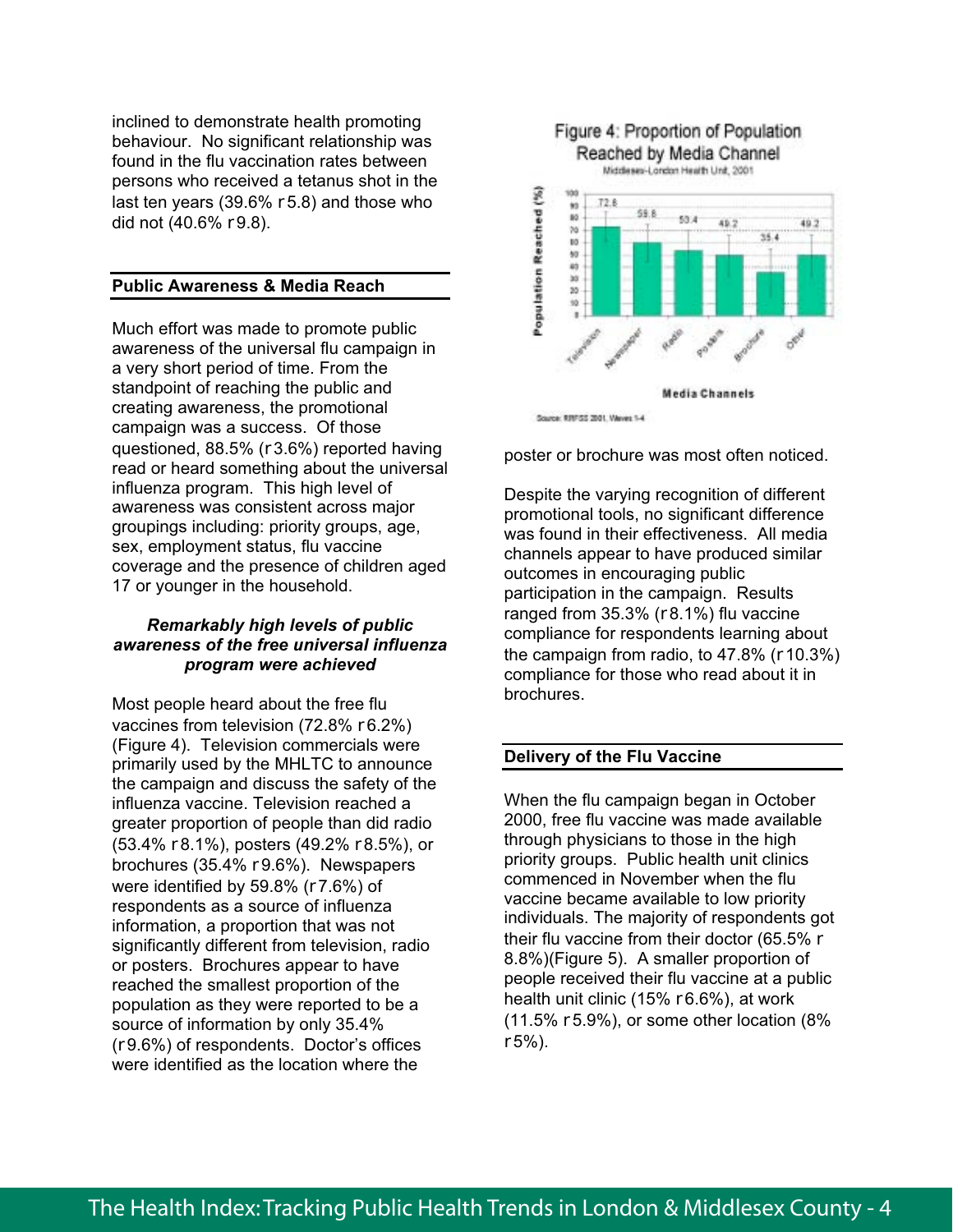

A similar pattern existed among many doctor (97.4%  $(d5.1%)$  while a significantly lower proportion of those who were employed at the time of the survey reported getting their flu vaccine from a doctor  $(40.4\% \partial 13.3\%)$ . Those respondents living in London preferred to visit their doctor to receive their flu vaccine, whereas respondents in the remainder of Middlesex County showed no significant preference.

## *Doctors were major players in the delivery of flu vaccines*

One interesting relationship existed between age and location of flu vaccine. As expected, seniors aged 65 and over were significantly more likely (96.8%  $\partial$ 6.2%) to receive their flu vaccine from their doctor than the other age groups, Conversely, young adults aged 18-24 were significantly more likely (83.3%  $\partial$  29.8%) than other ages to receive their flu vaccine at a clinic sponsored by the public health unit, including those held in schools. Finally, those in the age categories between 25-64 were significantly more likely to receive their flu vaccines at work than were those at

either end of the age spectrum. For those aged 25-44 13.2% ( $\partial$ 10.8%) received their flu vaccines at work while  $21.1\%$  ( $\partial$ 13%) of those aged 45-64 received their flu vaccine at work.

Of those who obtained a flu vaccine, the vast majority found it very easy to get to the flu vaccine location (85  $\partial$ 6.9%). This same general trend was observed across high and low priority groupings, age categories and employment status. Within the 25-44 year age group, those without children (100%) deemed access to the flu vaccine "very easy" more frequently than those with children (80%  $\partial$ 17.5%).

Of those people who received a flu vaccine,  $57.3\%$  ( $\partial$ 9.1) reported that they did so as a preventative measure to avoid getting sick. An additional 13.8% ( $\partial$ 6.4) said that a doctor or health professional recommended that they get the flu vaccine. Only 4.6%  $(33.9)$  received the flu vaccine as a requirement of their work. This did not vary widely by employment status, priority or age grouping. However, significantly more males  $(73.9\% \partial 12.7)$  reported getting the flu vaccine as a preventative measure as compared to females  $(44.9\% \text{ d}11.7)$ .

# *An individual's perceived need to prevent flu can be a strong motivator or barrier to getting a flu vaccine*

Interestingly, a significantly greater proportion of those reporting fair or poor health 73.3% ( $\partial$ 15.8) got a flu vaccine as compared to those reporting excellent health 27.7% ( $\partial$ 8.7) (Figure 6). Although self-reported health is likely influenced by age, it would appear that those with poorer health were more motivated to get a flu vaccine.

subgroups. Within the high priority group, 71.9% ( $\partial$ 9%) received their flu vaccine from a doctor. Nearly all of those who were retired received their flu vaccine from a **Motivation & Barriers**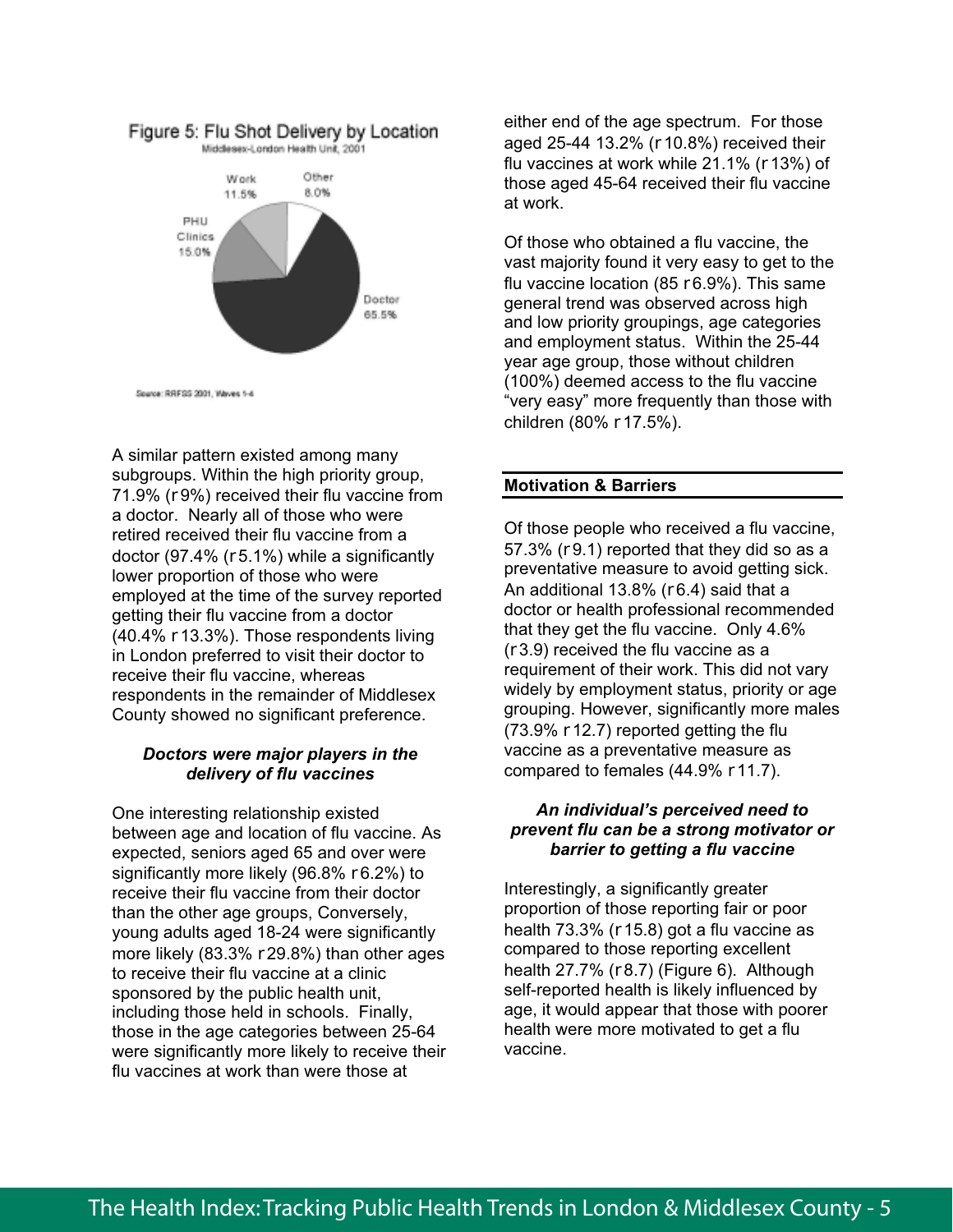

Sauce: RRFSS 2001, Works 1-4

The most frequently reported reason for not getting a flu vaccine was that the respondent did not see a need for it (38.4%  $\partial$ 7.4%). By comparison, a significantly lower proportion (22.5%  $\partial$ 6.4%) stated that a general concern about the negative side effects was their main reason for not getting the flu vaccine. Reasons for not getting the flu vaccine did not vary widely by priority group, sex, employment status or age group.

# **Children and Flu Vaccines**

One logical location to target children for the flu vaccine would be at school. The majority of respondents (63.9%  $\partial$ 5.4%) were in favour of the idea of providing flu vaccines to children during school hours with their parent's permission. When only those respondents aged 18-44 years old with children at home were considered, the proportion in favour of offering the shots in school was  $64.0\%$  ( $\partial$ 10.1%). When those parents' opinions are compared by their own flu vaccine behaviour it appeared that a greater, although not significant, proportion of parents that got the flu vaccine were in favour of having children receive the flu vaccine at school (73.9%  $\partial$ 17.9) as

compared to those that did not get a flu vaccine (55.0  $\partial$ 21.8%).

#### *Public concerned about the long-term effects of the flu vaccine*

Respondents revealed some general concern regarding the administration of flu vaccines to children. When asked how concerned they were about the possible long-term negative effects of the flu vaccine for children, half of respondents indicated that they were somewhat or very concerned  $(54.5\% \partial 5.7\%)$  There was also a relatively large number of respondents (14.7%  $0.41\%$ ) who indicated that they "did not know" how concerned they were. The concern regarding childhood flu vaccines did not differ significantly by gender, flu coverage, priority grouping or, for 18-44 year olds, whether the respondent did or did not have children aged 17 or younger.

#### **Methods and Definitions**

All data are from the Rapid Risk Factor Surveillance System (RRFSS), conducted for the Middlesex-London Health Unit (MLHU) by the Institute for Social Research, York University. Data were collected in a series of four waves of monthly telephone surveys. Households were selected randomly from all households with telephones in Middlesex-London and respondents aged18 and older were randomly selected from within each household. The sample was weighted to account for each respondent's probability of being selected within households of different sizes.

The sample consisted of 385 respondents from London and Middlesex County surveyed between January 15 and May 1, 2001. All four waves included those who were asked if they had received a flu vaccine since September 2000. An